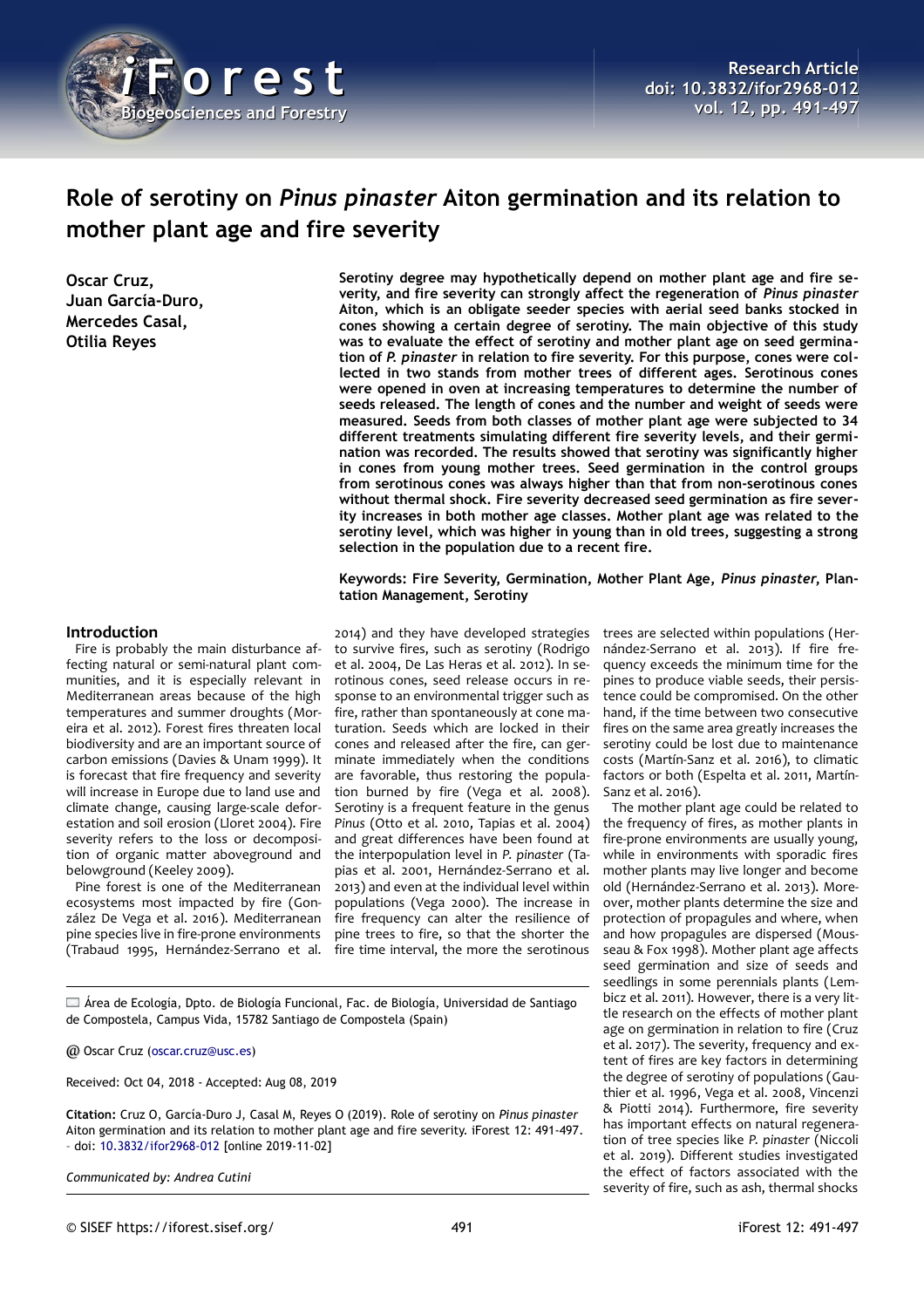or smoke, on the germination of *P. pinaster* (Escudero et al. 1999, Alvarez et al. 2007), but little has been studied on the combination of both fire severity and mother tree age (Cruz et al. 2017).

To assess the effects of mother plant age and fire severity on cone serotiny and seed germination of *P. pinaster* we hypothesised that: (1) serotiny is affected by mother plant age within the same population; (2) the germination of *P. pinaster* seeds is independent of the level of serotiny, but not of the age of mother trees; (3) fire severity reduces the germination rate of *P. pinaster* seeds independently of the age of mother trees.

## **Materials and methods**

Cones and seeds were randomly collected in two stands in a *P. pinaster* Atlantic population in Baio, NW Spain (43° 09′ 14.42″ N, 08° 57′ 22.46″ W; 43° 09′ 14.06″ N, 08° 57′ 22.46″ W), from May to July 2015 [\(Fig. 1\)](#page-1-0). The study area consists of small elevated areas with gentle slopes at an altitude of 200 m a.s.l. The parent rock is mostly gneiss, although there is also granite and schists and the soil is acidic ( $pH =$ 4.72 – PSG 2018). Average annual rainfall and temperature were 1470 mm and 12.5 °C, respectively (Meteogalicia 2019). The area is mostly covered by conifer plantations.

Following Willian (1985) and ENSCONET (2017), cones were directly collected from mother trees in stands with different tree ages: the first group of cones were sampled from 15 trees older than 70 years (approximately 10 cones per tree) recruited after felling, while the other group from 11 young trees (9 years or less, approximately 5 cones per tree) recruited after a stand-replacing wildfire in 2006 that partially affected the old population. The age of trees

was communicated by the owners of both stands. Overall, 133 cones were collected in the old trees stand (O trees) and 52 cones in the young trees stand (Y trees). In both stands, two groups of cones, serotinous and non-serotinous cones (S and NS cones, respectively) were established according to the criteria described by Tapias et al. (2001). The colour of the serotinous cones was bright brown in trees with contrasted ages, so it was assumed that the age of cones in the canopy was similar. All the cones in the Y trees stand were S cones.

The length of cones and the number and weight of seeds in every cone were measured. In NS cones the seeds were freely released after exposure to ambient temperature, while seeds from S cones were exposed to thermal shocks of 45, 50, 55, 60, 65, 70 and 75 °C using a forced air oven. Exposure time at thermal shocks was determined by the end of cone opening. Each thermal shock made to the S seeds of both ages has their respective control.

A tetrazolium test and a germination test were carried out to assess seed viability and the germinative response of seeds from young and old mother plants (Y trees and O trees, respectively), from S and NS cones under control conditions. Control 1 consisted of seeds from NS cones from O trees not subjected to heating, control 2 were seeds from NS cones heated at 45 °C for 18 h, control 3 was obtained with seeds from S cones of O trees after exposure at 45 °C for 18 h and control 4 consisted of seed from S cones of Y trees released after 18 h of exposure at 45 °C.

To investigate the role of factors related to fire severity on germination, different levels of smoke, charcoal, ash and heat were applied to the seeds (see Tab. S1 in Supplementary Material). Seeds in smoke treatments were settled in a smoke-satu-

rated chamber for 5, 10 and 15 min resulting in 3 levels of smoke exposure, following the procedure of Reyes et al. (2015a).

Two charcoal treatments were applied, one with *P. pinaster* charcoal and the other with *Ulex europaeus* L. charcoal, as the latter species usually shows a higher biomass share in the understory of pine stands (Reyes et al. 2015a). The seeds were incubated in Petri dish with 0.26 g of charcoal  $(411 \text{ kg } ha^{-1})$  per replicate of the corresponding species. Such amount of charcoal is the same as that measured by Ohlson & Tryterud (2000) in boreal forest fires of Scandinavia and in other studies in Spain (Reyes et al. 2015b). Ash treatments were ash1 (0.027 g/replicate, 43.5 kg ha<sup>-1</sup>), ash2  $(0.055 \, \text{g/replicate}, 87 \, \text{kg} \, \text{ha}^{\text{-1}}), \text{ash}3 \, (0.11$ g/replicate, 174 kg ha<sup>1</sup>), ash4 (0.275 g/replicate, 435 kg ha<sup>-1</sup>) and ash5 (0.55 g/replicate, 870 kg ha<sup>-1</sup>). These quantities of ash correspond to multiples of data recorded by Soto et al. (1997) after experimental burns on an Atlantic shrubland in SW Europe. The seeds were sown in Petri dishes in the presence of the corresponding quantity of ash from *P. pinaster*. The ash was obtained through total combustion and charcoal from the partial combustion of dry material (mainly branches and leaves) of the selected species. The ash was separated from the charcoal with a 0.4 mm sieve and the charcoal was separated from the other material with a 2.1 mm sieve. Afterwards, both the weighted ash and the charcoal were put into Petri dishes. Seeds in thermal treatments were placed within a forced air oven at 80, 110, 150 and 200 °C for 5 and 10 minutes. These temperatures and exposure times correspond to those measured at different soil depths during forest fires and experimental burns by DeBano et al. (1977) in California chaparral, Trabaud (1979) in French garrigues and Bradstock & Auld (1995) in Mediterranean ecosystems of SE Australia. A full factorial design involving factors fire severity and mother plant age was carried out.

In each treatment 5 replicates of 25 seeds each were put within 9 cm Petri dishes over cellulose filter paper. Seeds were kept at 24 °C in light conditions for 16 h and 8 h in darkness at 16 °C, to simulate the thermophotoperiod registered in the northwest of the Iberian Peninsula during summer, *i.e.*, the period when more fires occurs (Reyes et al. 2015a). Germination was monitored three times per week until the end of germination test (several days without new germinated seeds in both treatments).

#### *Statistical analysis*

Differences in the proportion of S cones and NS cones between mother plant ages were analysed using the  $\chi^2$  test. Differences in cone length and seed weight between (i) S cones and NS cones and (ii) Y trees and O trees were tested using one-way ANOVAs. However, due to the unbalanced factorial design, differences in serotiny were tested

<span id="page-1-0"></span>**Fig. 1** - Location of the two *P. pinaster* stands where cones and seeds were collected, in Baio (province of A Coruña), NW Spain.

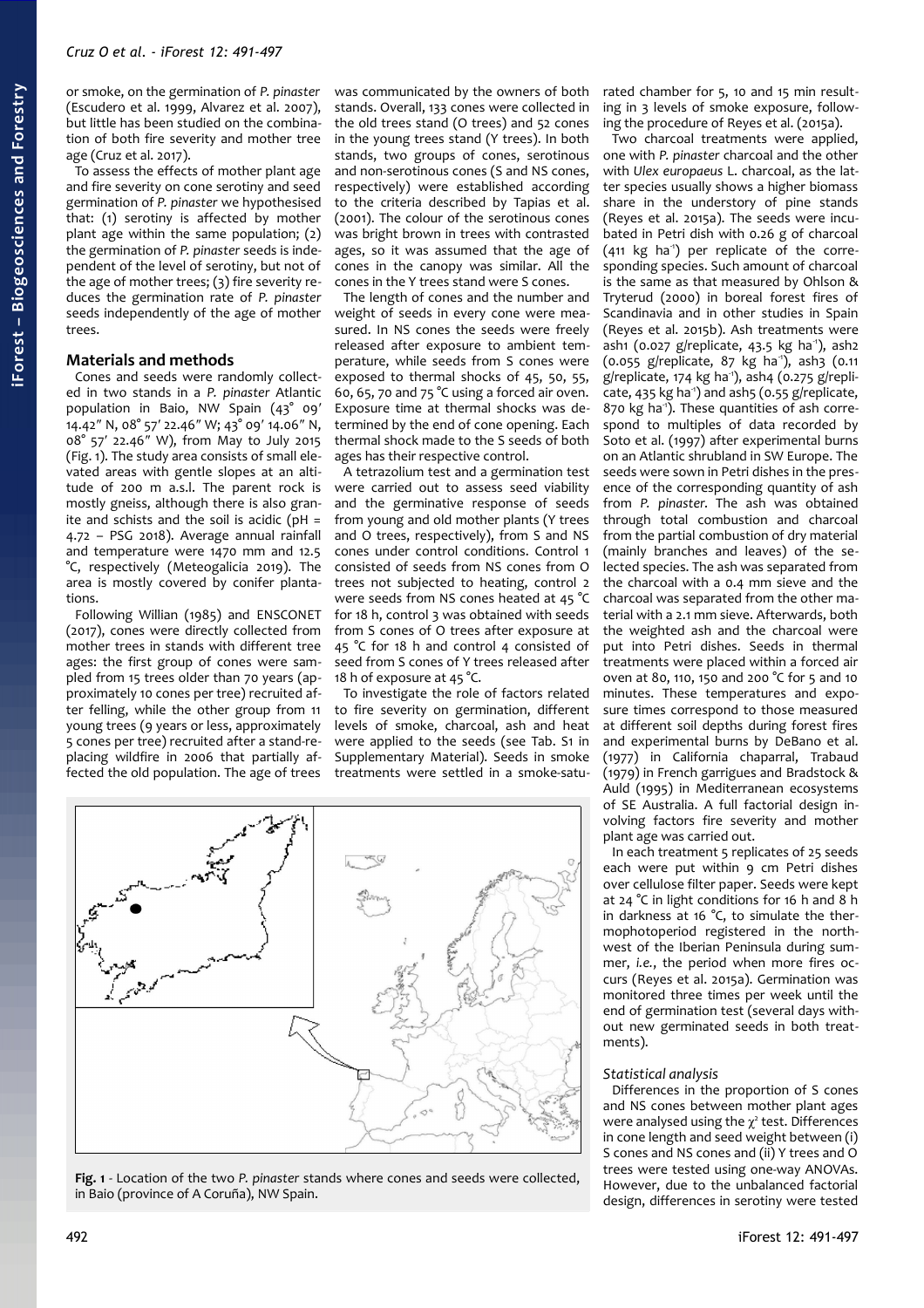<span id="page-2-0"></span>

for each level of age, and conversely. Furthermore, a stepwise-regression model based on both backward and forward selection of variables was applied to estimate the seed release from S cones of Y and O trees at increasing temperatures. The significance of every coefficient in the model was further tested by ANOVA procedures. The Akaike information criterion (AIC – Akaike 1974) was used to evaluate the model accuracy in predicting seed release values. Let *k* be the number of parameters in the model and *L̂* the maximum value of the likelihood function for the model. Then the AIC value of the model is the following (Akaike 1974 - eqn. 1):

$$
AIC = 2k - 2\ln(\hat{L})\tag{1}
$$

Differences in germination among the four controls were tested by one-way ANOVA. Two-way ANOVA tests were conducted to detect significant differences in the percentage of germination between both fire severity treatments and mother plant age. Duncan's multiple range test was used to test for significant differences among treatments. To meet the assumptions underlying the analysis of variance, percentage of germination data was transformed as *x* 2/3, when necessary. The software used for the above analyses were R ver. 3.2.1 (R Core Team 2015) and SPSS® statistics ver. 20.0 (IBM, Armonk, NY, USA).

## **Results**

#### *Serotiny*

The mother plant age affects cone serotiny level within the same population of *P. pinaster*. All 52 cones in the Y trees stand were classified as S cones, while NS cones were more numerous than S cones (73 *vs.* 60) in the O trees stand [\(Fig. 2a](#page-2-0)). The  $\chi^2$ test revealed highly significant (p<0.001) differences between mother plant ages.

Large differences were found in the number of seeds released from S cones of the O trees compared with the Y trees [\(Fig.](#page-2-0) [2b](#page-2-0)). Seed releasing from S cones increased with rising temperatures. Cone scales of S from both ages began to open releasing seeds at 45 °C, while a small number of seeds were released at temperatures over 60 °C. A total number of 45 seeds per cone was obtained in S cones of Y trees. The number of released seeds from S cones of O trees progressively increased as temperature rose up to 70 °C, reaching an asymptotic mean value of 121 seeds per cone. An intermediate number of seeds (74 seeds per cone) were spontaneously released from NS cones of O trees.

The cubic model for seed release (RS) from S cones with increasing temperatures (eqn. 2) fitted well to data (adj- $R^2$  = 0.997), revealing highly significant differences between Y trees and O trees. All terms in the model were highly significant (P < 0.001) regardless of the significant effect of coefficient *c* (P < 0.01 - eqn. 2):

$$
RS = aT + bT^2 + cT^3 + dR + eRT^2 + fT^3 \quad (2)
$$

where *T* is the temperature in degrees Celsius, *R* is the age level, and *a, ..., f* are the coefficients in the cubic model.

Cones of O trees showed a higher mean length than cones from Y trees (12.11 *vs.* 9.11 cm – [Fig. 2c](#page-2-0)). Highly significant differences (P < 0.001) in cone length were detected between Y and O trees, as well as between NS and S cones from O trees (P < 0.007).

Seeds from NS cones of O trees and those from S cones of Y trees had the same weight (0.038 g,  $P > 0.05$ ), whereas the seeds from S cones of O trees were lighter (0.026 g) than both previous groups [\(Fig.](#page-2-0) [2d](#page-2-0)). Highly significant differences in seed weight from S cones were detected by ANOVA, depending on mother plant age (P < 0.001). Significant differences in seed weight were also found between S cones and NS cones of O trees (P < 0.001).

## *Germination percentage*

The viability of seeds from S cones (SS) was 89.9  $\pm$  7.7% and that of seeds from non serotinous cones (SNS) was  $38.4 \pm 6.1\%$ . Seed germination in control conditions was affected by cone serotiny, being higher in S than in NS cones. The germination of seeds from NS cones from O trees (control 1) was 13.6%. When these seeds were heated at 45 °C for 18 h (control 2) the germination was 20.8%, with no significant differences between treatments  $(P = 0.161 - Fig. 3)$  $(P = 0.161 - Fig. 3)$ . The germination of seeds from S cones of O trees (control 3) and that of seeds from S cones of Y trees (control 4) had comparable values (27.2% and 25.6%, P > 0.05).

Significant differences were found between control 1 and control 3, and between control 1 and control 4 ( $P < 0.05$ ). Contrary to expectations, we found that mother plant age and cone serotiny do not, by themselves, affect *P. pinaster* seed germination.

The germination percentage of seeds from Y trees was always higher than that of seeds from O trees [\(Fig. 4\)](#page-3-0). Highly significant differences in seed germination were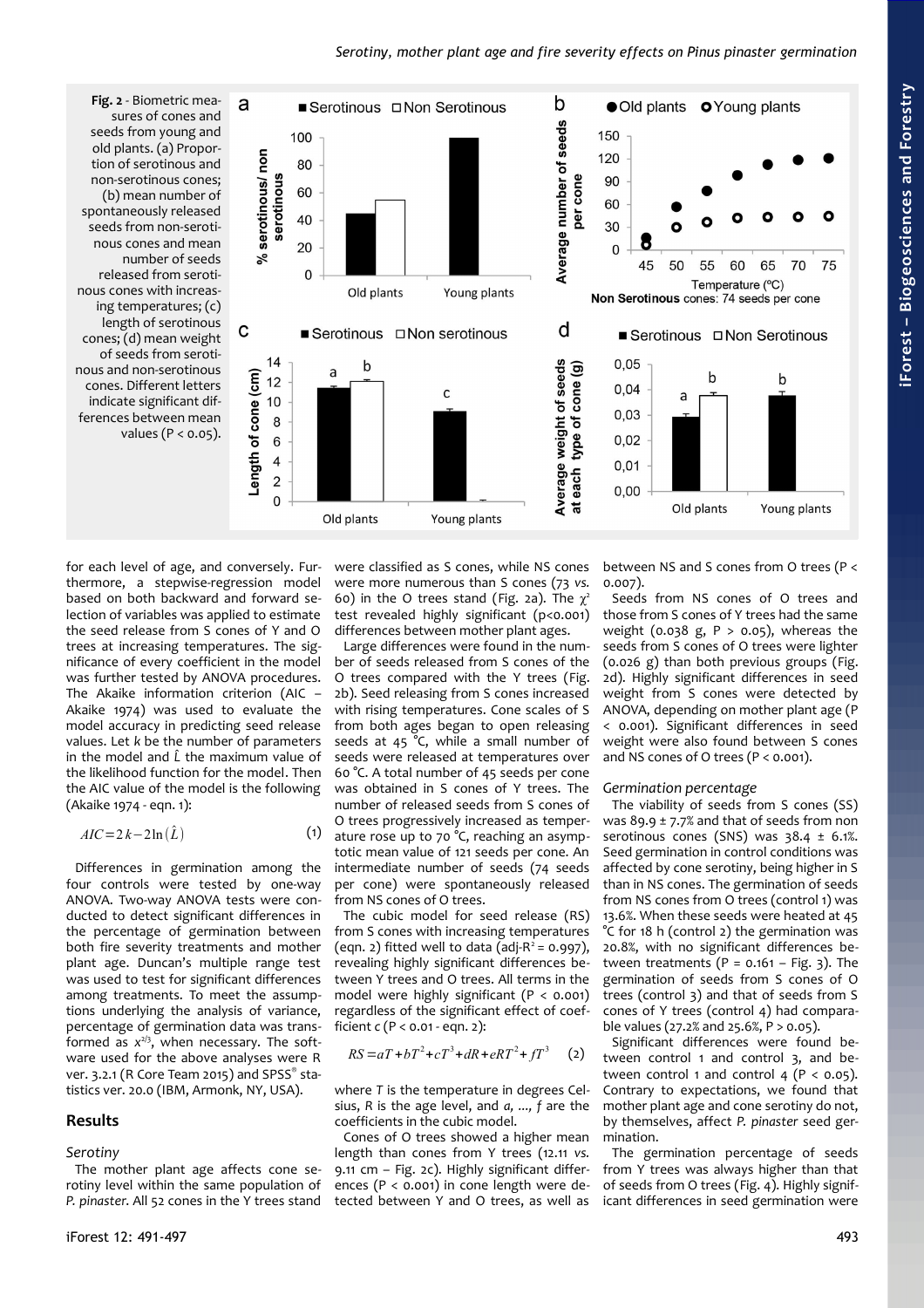## *Cruz O et al. - iForest 12: 491-497*



<span id="page-3-1"></span>**Fig. 3** - Percentage of germination (mean ± standard deviation) in control conditions depending on mother tree age and cone serotiny. (NS): non serotinous cones; (S): serotinous cones; (O): old mother trees; (Y): young mother trees; (Control 1): seeds from NS cones of O trees without heating; (Control 2): seeds from NS cones of O trees heated at 45 °C for 18 h; (Control 3): seeds from S cones of O trees released from the cones after exposure at 45 °C for 18h; (Control 4): seeds from S cones of Y trees released after 18 h of exposure at 45 °C. Different letters indicate significant differences (P < 0.05) between each treatment and the corresponding control of the same mother plant age.

found between age levels and even among fire treatments, though a non-significant interaction between them was detected (P  $= 0.533$ ).

Fire treatments had similar effect on seeds from both mother plant ages. Smoke treatments (5, 10 and 15 min) increased the germination up to 30% or even more in Y trees and approximately 20% in O trees, though such increase was not statistically significant. *P. pinaster* charcoal did not alter control germination values of seeds from both Y and O trees; *U. europaeus* charcoal, however, reduced germination values with respect to control at both age levels (12% in seeds from Y trees and 6% in seeds from O trees). Ash effects were determined by its quantity. Ash 5 inhibited germination of seeds from both Y trees and O trees and Ash 3 significantly inhibited the germination of seeds from Y trees ( $P \le 0.05$ ). The treatments 80 °C for 5 min and 80 °C for 10



<span id="page-3-0"></span>

min did not affect germination as compared with the corresponding control values for each age. Nonetheless, the treatment 110 °C for 5 min strongly reduced germination up to 1% at both mother plant ages and higher thermal treatments had germination values below 1%, being totally inhibited in many cases. Duncan tests remarked differences between control treatments and 110 °C for 10 min at both ages and between control treatment and both 150 °C for 5 min and 150 °C for 10 min of Y trees.

### *Germination timing*

Overall, *P. pinaster* germination over all treatments has spanned 45 days or less. In general, germination rate was higher in the first two or three weeks for treatments showing higher germination (Fig. S1 in Supplementary material). Germination timing of control seeds from Y and O trees was clearly different, as most of the latter seeds germinated between days 12 and 17, whereas most control seeds from Y trees did germinate between days 12 and 28. The smoke treatments slightly delayed the beginning of seed germination, showing higher peaks later compared with controls. Only smoke 5 min treatment on seeds of O trees did not match this pattern, being close to their corresponding control. Germination in charcoal treatments had different temporal distributions according to the charcoal type*.* Indeed, *Pinus* charcoal favored more intense peaks of germination on seeds from both Y trees and O trees. Seeds from O trees treated with *Ulex* charcoal also showed lower levels of germination, though the peaks of germination were concentrated in only two weeks.

Germination of seeds from O trees treated with ash was early (< 20 days) but scarce. Seeds from Y trees subjected to Ash 2 treatment showed a high and intense peak of germination during the first 15 days and smaller peaks of germination afterward. Seed germination in the remaining treatments was low but constant, except for Ash 3 and Ash 5, which were 0 at the 33<sup>rd</sup> and 24<sup>th</sup> days, respectively.

Finally, the germination events after the thermal shock treatments on seeds from O trees were disperse over time, producing the maximum germination around day 12. Peaks of germination of seeds from Y trees were higher and took place at the beginning of the incubation period, between days 7 and 24, being low afterward.

# **Discussion**

*P. pinaster* is one of the obligate-seeder pine species in the Mediterranean Basin that develops an aerial seed bank through cone serotiny (Tapias et al. 2004). In this study we observed that the degree of serotiny in a *P. pinaster* population was strongly related to the mother tree age. This is in agreement with the results found by Hernández-Serrano et al. (2013) in Mediterranean populations of *P. pinaster* and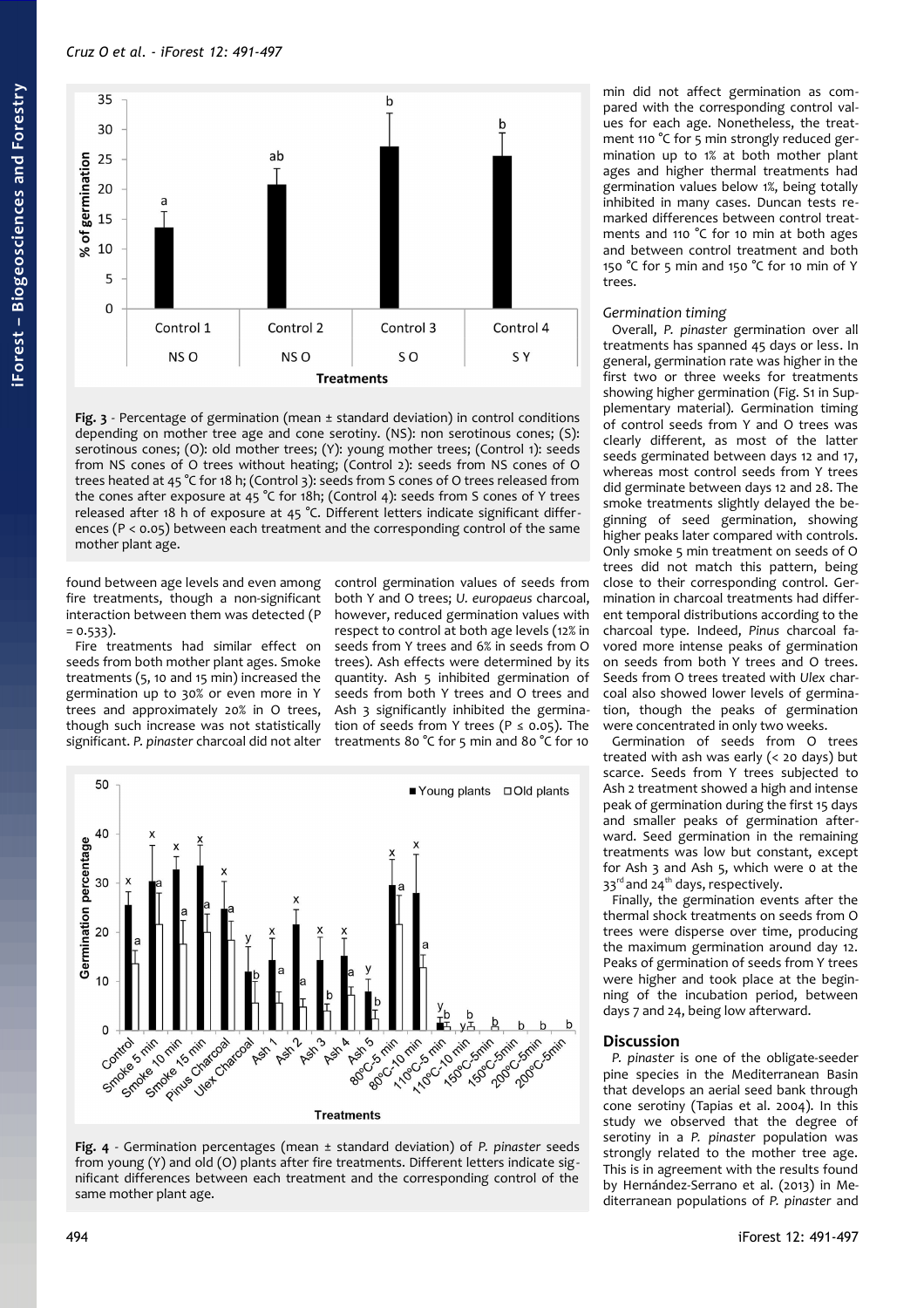by Martín-Sanz et al. (2016) in *P. halepensis*. The fact that cones of the young mother plants in this study are all serotinous could be attributed to a strong selection of this hereditary trait induced by fire. Madrigal et al. (2019) also found differences in other fire adaptive traits of *Pinus pinea* L. between study sites, suggesting potential genetic differences induced by wildfires in the past. In our study all cones from the young (Y) trees were serotinous (total serotiny *sensu* Tapias et al. 2001). Conversely, in old (O) trees only one half of the cones were serotinous (S) and the other half were non serotinous (NS - low serotiny *sensu* Tapias et al. 2001). It is likely that the vast majority of the seeds dispersed after the 2006 fire were from S cones, while seeds released from NS cones would lie on the forest floor and not survived the fire. Thus, our results are consistent with the hypothesis that a strong selection against non serotinous cones could have taken place in the studied population, leading to the total serotiny observed after the 2006 wildfire in the younger stand. The strategy of establishing an early aerial seed bank minimizes the risk of immaturity (Zedler 1995) and ensures post-fire regeneration. To a lesser extent, the selection for serotiny could also be due to the different development state of the stand. Moreover, Martín-Sanz et al. (2016) found a higher level of serotiny in small trees of *P. halepensis* than in large ones, attributing the lower serotiny to the physical degradation (weathering) of older cones remaining on the crown. Espelta et al. (2011) argue that the maintenance costs of these long-lasting strategy can also be affected by drought.

Mother plant age also plays a remarkable role in determining the temperature at which cones completely opened their scales, but the number of released seeds also depends on cone size and the number of seeds contained. S cones from O trees were larger than the S cones from Y trees, thereby releasing more seeds. However, other aspects related to cone morphology, cone scale anatomy, water supply, rainfall and temperatures during the cone formation as well as other factors could be involved (Alfaro-Sánchez et al. 2015, Martín-Sanz et al.  $2017$ 

Cone length is related to the age of mother trees, *i.e.*, cones from O trees were longer than cones from Y trees. In the Y stand trees were very young (9 years old) and therefore cone length might still be affected by the maternal effect. The relationship between fertility and mother plant age has been studied to some extent (Tíscar 2002, Ganatsas et al. 2008) and the results have been very diverse, often because age classes of mother plants were very different across studies.

The number and weight of seeds showed an inverse relationship that depends on mother plant age. Indeed, S cones from Y trees contained fewer and heavier seeds than S cones from O trees. According to Zas & Sampedro (2015), the number and weight of seeds in S cones could reflect a particular reproductive strategy of mother trees, which consists in producing smaller cones containing fewer and heavier seeds at younger age, and larger cones with more though smaller seeds as mother plants grow older. Furthermore, heavier but fewer seeds were found in NS cones than in S cones of O trees. It is very likely that the lesser number of seeds from NS cones is due to summer release before collection (Lanner 1998). Besides, cone-opening begins from apical scales, which contain the smallest seeds in the cone (McGinley et al. 1990), so it is likely that the number and weight of seeds in NS cones before dispersal would have been similar to those in S cones. At the intrapopulation level, this would lead to an increase in the mean seed weight, together with an increase in the level of serotiny. Thus, the death of old mother trees due to fire could indirectly lead to a greater proportion of heavier seeds at the population level. Accordingly, Calvo et al. (2016) found an inverse relationship between seed weight and the degree of serotiny of three populations of *P. pinaster*. Based on the above considerations, it could be hypothesized that *P. pinaster* has developed strategies to yield high percentages of S cones with few big seeds to ensure the success of post-fire regeneration in populations subjected to high fire frequency (where all the mother plants were young), probably to face short-term survival under recurrent fire regimes, as found by Alfaro-Sánchez et al. (2015) in *Pinus halepensis* Mill. in response to recurrent fire regimes or drought episodes. Contrastingly, in low fire frequency habitats (where many mother trees were old) trees bearing low-serotiny cones with a large number of small seeds to be dispersed in years without fires could be favored. More research is needed to look closely at the relation between mother plant age and serotiny.

*P. pinaster* germination in controls was determined by cone serotiny and was related to the heating treatment applied for seed release. Higher germination values were observed for seeds from S cones (regardless of mother tree age) than for the non-heated seeds from NS cones. This suggests the mother plant age itself did not affect the germination of *P. pinaster* seeds, but it did through its cone serotiny level and the percentages of seed germination from NS and S cones, respectively. Alvarez et al. (2007) also found very high germination values in a *P. pinaster* population with a high degree of serotiny. Germination time under control conditions seems to be negatively related to seed weight, since the only significant difference was found between seeds of O trees, which were heavier in NS than S cones. Calvo et al. (2016) also found the same negative relationship between seed weight and germi-

nation time.

In this study seed exposure to main firerelated factors, such as heat, smoke, ash and charcoal, had different effects on germination percentage in *P. pinaster*, though following a similar pattern at different mother tree ages. Goubitz et al. (2003) did not find differences in seed germination from cones of different age and serotiny in *P. halepensis*. Globally, germination after fire treatments was earlier and slightly increased in seeds from Y trees as compared with O trees. Tessler et al. (2014) found lesser abundance of *P. halepensis* in areas with high fire frequency compared with those subjected to a low fire frequency. This can be due to the fact that in the high fire frequency areas trees are younger and with smaller aerial seed banks, regardless of the higher germination rate of their seeds.

Smoke exposure slightly increased seed germination of both mother plant ages, determining at some doses a significant delay in seed germination, regardless of mother tree ages. Contrasting results are reported in the literature on the effect of smoke in different species, which was stimulating in Mediterranean species (Crosti et al. 2006), and neutral in *P. pinaster* (Reyes & Casal 2006) and other pine species (Reyes et al. 2015a).

Charcoal treatments had different effects on seeds depending on its type. *Pinus* charcoal did not affect germination whereas *Ulex* charcoal strongly reduced seed germination in both mother plant ages. In addition, *Ulex* charcoal strongly delayed the germination of seeds from Y trees. Other studies revealed negative (Buss & Mašek 2014), neutral (Reyes & Casal 2006) or positive effects of charcoal (Reyes et al. 2015b), suggesting that charcoal effect could depend on its nature and on the exposed species.

In this study ash treatments reduced the germination percentage of *P. pinaster* seeds. Ash-treated seeds from Y trees had higher germination values, and their germination timing was more variable than that of seeds from O trees. The inhibition was higher when increasing the ash dose. Reyes & Casal (2004) also found a significant reduction in *P. pinaster* and other pine species at high ash doses.

Moderate heat treatments of cones for seed release (80  $°C$  for 5 and 10 minutes) did not affect germination in both mother tree ages, while the remaining treatments strongly reduced or even totally depleted seed germination. In all cases, the germination of seeds from Y trees was greater and less dispersed across time than that of seeds from O trees. When the 110 °C treatment was applied, germination rate was nearly 1% and even less for temperatures of 150 °C or higher. Escudero et al. (1999), Calvo et al. (2013) and Moya et al. (2013) reportes similar results for *Pinus* germination, with very sharp reductions caused by high fire temperatures.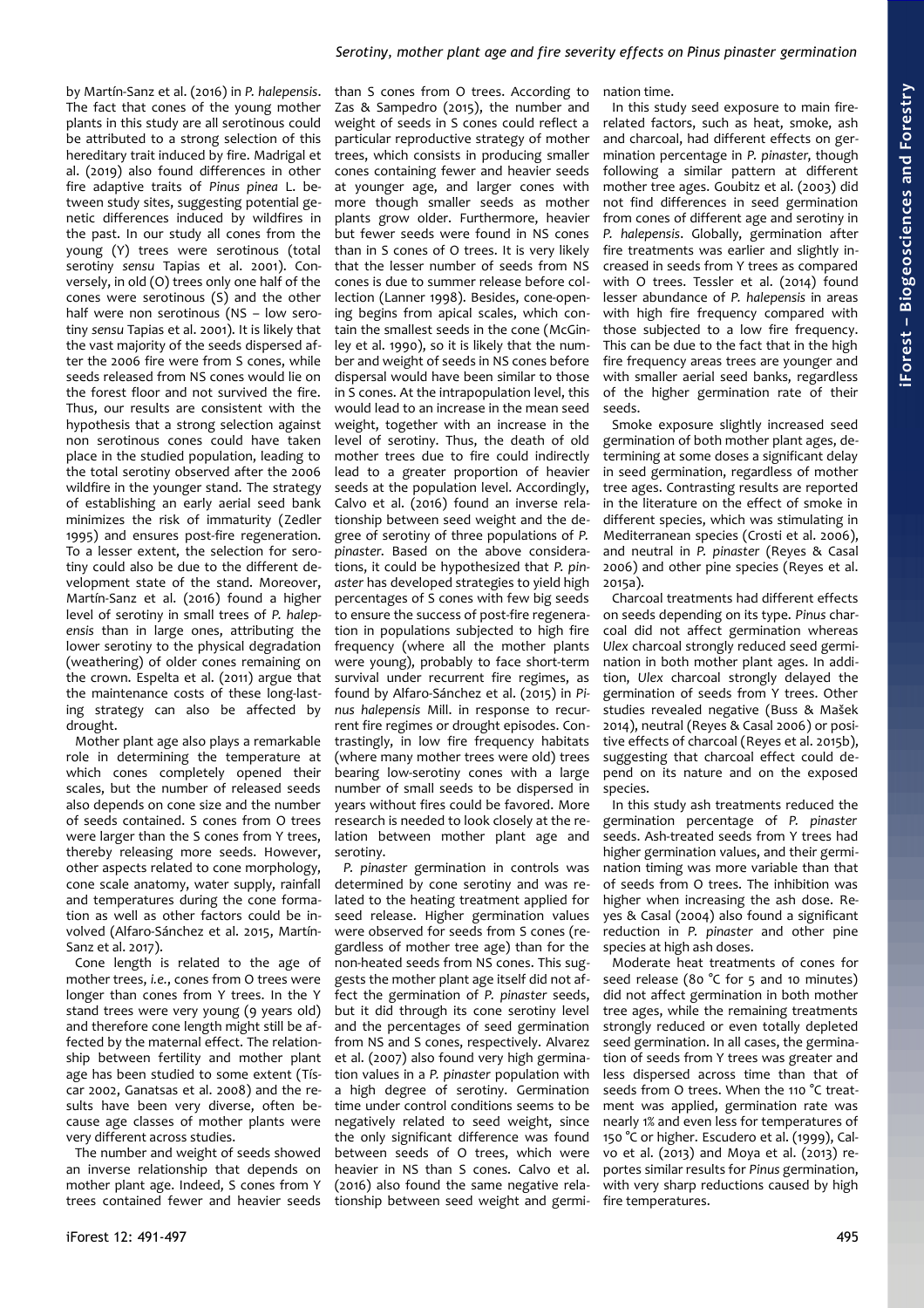# **Conclusions**

We found that serotiny was higher in Y trees than in O trees in a population of *P. pinaster*. After heating at different temperatures, S cones released more seeds in O trees than in Y trees. Mother plant age did not seem to affect germination either under control conditions or in fire conditions. Treatments with smoke, *Pinus* charcoal and moderate thermal shocks did not alter seed germination, while *Ulex* charcoal treatments, high concentrations of ash and thermal shocks at temperatures over 110 °C for 10 min can strongly reduce germination.

Then, one would expect that the serotiny of a *P. pinaster* population was linked to mother plant age and indirectly related to fire frequency on the population. The efficiency in the use of resources would lead to pines in high fire frequency areas to produce cones with fewer but bigger seeds that can generate seedlings immediately after fire with higher probability of individual survival. Pines from low fire frequency areas would produce cones with more but smaller seeds intended to germinate in periods between fires. Despite the negative effects of fire on germination, the resulting seedlings could benefit from the lack of competition with other species since the germination of *P. pinaster* is relatively rapid.

For the establishment of *P. pinaster* plantations under the increasing risk of wildfires due to climate change (IPCC 2014), seeds from serotinous cones should be selected to minimize the immaturity risk of *P. pinaster* populations (Zedler 1995), as serotiny allows the maintenance of a large aerial seed bank that is released after fire. Moreover, germination of seeds from serotinous cones is slightly greater and faster than that of seeds from non serotinous cones, ensuring a better and more effective population re-establishment after fire.

### **Acknowledgements**

The authors are grateful to E. Reyes and E. Ferreira for help with the fieldwork and to J. Casal for fruitful discussions. This work is part of the research projects AGL2013-48189-C2-2-R (*Ministerio de Economía y Competividad*, Madrid, Spain, and ERDF founding), AGL2017-86075-C2-2-R (*Ministerio de Ciencia, Educación y Universidades*, Madrid, Spain, and ERDF founding), LE001P17 (*Junta de Castilla y León*, Valladolid, Spain), ED431C2019/07 and ED431E 2018/09 (*Xunta de Galicia*, Santiago de Compostela, Spain).

### **References**

- Akaike H (1974). A new look at the statistical model identification. Automatic Control 19: 716- 723. - doi: [10.1109/TAC.1974.1100705](https://doi.org/10.1109/TAC.1974.1100705)
- Alfaro-Sánchez R, López-Serrano FR, Rubio E, Sánchez-Salguero R, Moya D, Hernández-Tecles E, De las Heras J (2015). Response of biomass allocation patterns to thinning in *Pinus halepensis* differs under dry and semiarid Mediter-

595-607. - doi: [10.1007/s13595-015-0480-y](https://doi.org/10.1007/s13595-015-0480-y)

Alvarez R, Valbuena L, Calvo L (2007). Effect of high temperatures on seed germination and seedling survival in three pine species (*Pinus pinaster, P. sylvestris* and *P. nigra*). International Journal of Wildland Fire 16: 63-70. - doi: [10.1071/](https://doi.org/10.1071/WF06001) [WF06001](https://doi.org/10.1071/WF06001)

Bradstock RA, Auld TD (1995). Soil temperatures during experimental bushfires in relation to fire intensity: consequences for legume germination and fire management in South-Eastern Australia. Journal of Applied Ecology 32: 76-84. - doi: [10.2307/2404417](https://doi.org/10.2307/2404417)

Buss W, Mašek O (2014). Mobile organic compounds in biochar - A potential source of contamination - Phytotoxic effects on cress seed (*Lepidium sativum*) germination. Journal of Environmental Management 137: 111-119. - doi: [10.1016/j.jenvman.2014.01.045](https://doi.org/10.1016/j.jenvman.2014.01.045)

Calvo L, García-Domínguez C, Naranjo A, Arévalo JR (2013). Effects of light/darkness, thermal shocks and inhibitory components on germination of *Pinus canariensis*, *Pinus halepensis* and *Pinus pinea*. European Journal of Forest Research 132: 909-917. - doi: [10.1007/s10342-013-](https://doi.org/10.1007/s10342-013-0729-7) [0729-7](https://doi.org/10.1007/s10342-013-0729-7)

Calvo L, Hernández V, Valbuena L, Taboada A (2016). Provenance and seed mass determine seed tolerance to high temperatures associated to forest fires in *Pinus pinaster*. Annals of Forest Sciences 73: 381-391. - doi: [10.1007/s135](https://doi.org/10.1007/s13595-015-0527-0) [95-015-0527-0](https://doi.org/10.1007/s13595-015-0527-0)

Crosti R, Ladd PG, Dixon KW, Piotto B (2006). Post-fire germination: the effect of smoke on seeds of selected species from the central Mediterranean basin. Forest Ecology and Management 221: 306-312. - doi: [10.1016/j.foreco.2005.](https://doi.org/10.1016/j.foreco.2005.10.005) [10.005](https://doi.org/10.1016/j.foreco.2005.10.005)

- Cruz O, García-Duro J, Casal M, Reyes O (2017). Can the mother plant age of *Acacia melanoxylon* (Leguminosae) modulate the germinative response to fire? Australian Journal of Botany 65: 593-600. - doi: [10.1071/BT17083](https://doi.org/10.1071/BT17083)
- Davies SJ, Unam L (1999). Smoke-haze from the 1997 Indonesian forest fires: effects on pollution levels, local climate, atmospheric CO<sub>2</sub> concentrations, and tree photosynthesis. Forest Ecology and Management 124: 137-144. - doi: [10.1016/S0378-1127\(99\)00060-2](https://doi.org/10.1016/S0378-1127(99)00060-2)
- DeBano L, Dunn P, Conrad C (1977). Fire's effect on physical and chemical properties of chaparral soils, In: Proceedings of the Symposium "Environmental Consequences of Fire and Fuel Management in Mediterranean Ecosystems" (Mooney HA, Conrad C eds). General Technical Report WO-3, USDA Forest Service, Washington, DC, USA, pp. 65-74.
- De Las Heras J, Moya D, Vega JA, Daskalakou E, Vallejo R, Grigoriadis N, Tsitsoni T, Baeza J, Valdecantos A, Fernández C, Espelta J, Fernandes P (2012). Post-fire management of serotinous pine forests. In: "Post-Fire Management and Restoration of Southern European Forests" (Moreira F, Arianoutsou M, Corona P, De las Heras J eds). Managing Forest Ecosystems, vol. 24, Springer, Dordrecht, Netherlands, pp. 121-150. - doi: [10.1007/978-94-007-2208-8\\_6](https://doi.org/10.1007/978-94-007-2208-8_6)

ENSCONET (2017). European native seed conservation network. Web site. [online] URL: [http://](http://www.bgci.org/resources/article/0683/) [www.bgci.org/resources/article/0683/](http://www.bgci.org/resources/article/0683/)

ranean climates. Annals of Forest Science 72: Escudero A, Sanz MV, Pita JM, Pérez-García F (1999). Probability of germination after heat treatment of native Spanish pines. Annals of Forest Sciences 56: 511-520. - doi: [10.1051/for](https://doi.org/10.1051/forest:19990608) [est:19990608](https://doi.org/10.1051/forest:19990608)

Espelta JM, Arnan X, Rodrigo A (2011). Non-fire induced seed release in a weakly serotinous pine: climatic factors, maintenance costs or both? Oikos 120: 1752-1760. - doi: [10.1111/j.1600-](https://doi.org/10.1111/j.1600-0706.2011.19570.x) [0706.2011.19570.x](https://doi.org/10.1111/j.1600-0706.2011.19570.x)

- Ganatsas P, Tsakaldimi M, Thanos C (2008). Seed and cone diversity and seed germination of *Pinus pinea* in Strofylia site of the Natura 2000 Network. Biodiversity and Conservation 17: 2427-2439. - doi: [10.1007/s10531-008-9390-8](https://doi.org/10.1007/s10531-008-9390-8)
- Gauthier S, Bergeron Y, Simon JP (1996). Effects of fire regime on the serotiny level of jack pine. Journal of Ecology 84: 539-548. - doi: [10.2307/22](https://doi.org/10.2307/2261476) [61476](https://doi.org/10.2307/2261476)
- González De Vega S, De Las Heras J, Moya D (2016). Resilience of Mediterranean terrestrial ecosystems and fire severity in semiarid areas: Responses of Aleppo pine forests in the short, mid and long term. Science of the Total Environment 573: 1171-1177. - doi: [10.1016/j.scitotenv.](https://doi.org/10.1016/j.scitotenv.2016.03.115) [2016.03.115](https://doi.org/10.1016/j.scitotenv.2016.03.115)
- Goubitz S, Werger MJA, Neeman G (2003). Germination response to fire-related factors of seeds from non-serotinous and serotinous cones. Plant Ecology 169: 195-204. - doi: [10.1023/](https://doi.org/10.1023/A:1026036332277) [A:1026036332277](https://doi.org/10.1023/A:1026036332277)
- Hernández-Serrano A, Verdú M, González-Martínez SC, Pausas JG (2013). Fire structures pine serotiny at different scales. American Journal of Botany 100: 2349-2356. - doi: [10.3732/ajb.1300](https://doi.org/10.3732/ajb.1300182) [182](https://doi.org/10.3732/ajb.1300182)
- Hernández-Serrano A, Verdú M, Santos-Del-Blanco L, Climent J, González-Martínez SC, Pausas JG (2014). Heritability and quantitative genetic divergence of serotiny, a fire-persistence plant trait. Annals of Botany 114: 571-577. - doi: [10.109](https://doi.org/10.1093/aob/mcu142)  $3/20h/mc$  $1142$
- IPCC (2014). Climate change 2014: impacts, adaptation and vulnerability. Part A: Global and sectoral aspects. Contribution of Working Group II to the Fifth Assessment Report of the Intergovernmental Panel on Climate Change, Cambridge University Press, Cambridge, UK, pp. 1101-1131.
- Keeley JE (2009). Fire intensity, fire severity and burn severity: a brief review and suggested usage. International Journal of Wildland Fire 18: 116-126. - doi: [10.1071/WF07049](https://doi.org/10.1071/WF07049)
- Lanner R (1998). Seed dispersal in *Pinus*. In: "Ecology and Biogeography of *Pinus*" (Richardson DM, Rundel P eds). Cambridge University Press, Cambridge, UK, pp. 381-395.
- Lembicz M, Olejniczak P, Zukowski W, Bogdanowicz AM (2011). Effect of mother plant age on germination and size of seeds and seedlings in the perennial sedge *Carex secalina* (Cyperaceae). Flora - Morphology, Distribution, Functional Ecology of Plants 206 (2): 158-163. - doi: [10.1016/j.flora.2010.09.006](https://doi.org/10.1016/j.flora.2010.09.006)
- Lloret F (2004). Régimen de incendios y regeneración [Fire regime and regeneration]. In: "Ecología del Bosque Mediterráneo en un Mundo Cambiante" (Valladares F ed). Ministerio de Medio Ambiente, EGRAFSA, Madrid, Spain, pp. 101-126. [in Spanish]

Madrigal J, Souto-García J, Calama R, Guijarro M,